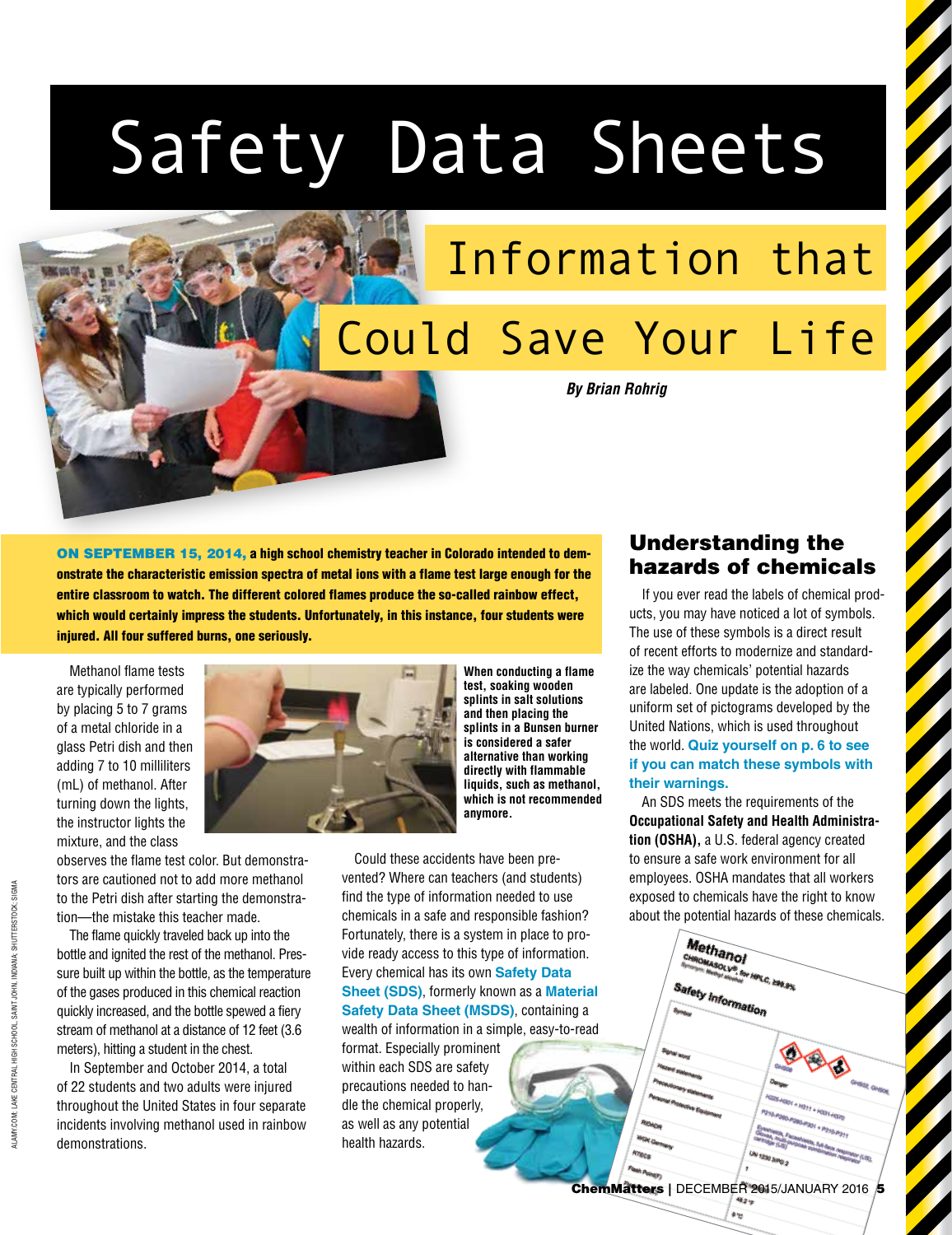

Although OSHA regulations apply only to workers, state laws typically extend similar protections to students. So when your teacher orders chemicals for the lab, each chemical will come shipped with an SDS, either in written or electronic form. Having an SDS on hand for each chemical you use in the lab is not just a good idea—it's the law.

The SDS for any chemical is written by the supplier or manufacturer of that chemical. There is a great deal of motivation for these companies to be thorough and accurate, as any incomplete or false information could lead to serious harm by the user, not to mention a lawsuit. But an SDS does not address the pos-

sible hazards that could occur as a chemical reaction moves forward and the constituents and concentrations of the chemicals involved change.

#### Using methanol safely

Let's look at an example of an SDS for methanol and see if it contains information that could have helped to prevent the tragedies described above. **Section 2 of the SDS is labeled** 

# Highlights from "Section 2: Hazards Identification"

**DANGER**<br>• Highly flammable liquid and vapor<br>• tighly flammable liquid and vapor  $\bullet$  Keep away from heat, sparks, open

- **flames, hot surfaces. No smoking**  $\circ$  Toxic if swallowed, in contact with
- **skin or if inhaled**
- $\circ$  Causes damage to organs
- **Causes dames-**<br>Use only non-sparking tools  $\circ$  Take precautionary measures
- **against static discharge**
- 

#### **"Hazards Identification." A typical listing for methanol under this section may read as shown below (see "Highlights from 'Section 2: Hazards Identification' ").**

By reading the information contained in the SDS, the highly flammable nature of methanol is revealed. It is so flammable that there is a direct warning to avoid open flames and even sparks.

Although the label says that both the liquid and vapor are flammable, the liquid itself does not actually burn. When a liquid is ignited, it is the vapors on top of the liquid that burn. For a liquid to be considered flammable, it needs to evaporate quickly so that enough vapors can form above the surface of the liquid to support combustion. It is these vapors that will ignite, if enough heat is applied.

Many accidents involving methanol occur because it is poured onto an open flame. The same precaution against pouring any substance onto an open flame should be followed.

Even though most people should know better than to pour a flammable liquid onto an open flame, sometimes even trained professionals make this mistake with methanol, with disastrous consequences.

**Read through section 5 of the SDS (see "Highlights from 'Section 5: Fire-Fighting Measures' " on the** 

#### **RIFERENCE** Highlights from "Section 5: Fire-Fighting Measures"

- 
- <sup>Ü</sup>**Highly flammable liquid and vapor** <sup>Ü</sup>**Sealed containers exposed to excessive heat may explode**
- <sup>Ü</sup>**Vapors may travel back to ignition source**
- 
- <sup>Ü</sup>**Flame may be invisible during the day** <sup>Ü</sup>**Use dry chemical, CO<sup>2</sup>, or foam to extinguish**
- <sup>Ü</sup>**Avoid using water to extinguish water may not cool the fire to a tem-**
- **perature below methanol's flash point.**  <sup>Ü</sup>**Water will cause fire to spread if not contained.**
- <sup>Ü</sup>**Water and methanol mixtures still flammable at concentrations above 20% methanol**

#### **right) to see if you can figure out why this mistake may occur.**

Because methanol burns with a clear, clean flame, it is often difficult to see this flame in the daytime. As stated in the SDS, the flame may appear invisible during the day. If you are performing a demonstration where a methanol flame is produced and then the flame dies down, you might be tempted to add more methanol, thinking that the fire has gone out. This could be a tragic mistake.

### Flash point and autoignition temperature

Methanol does not have to be poured directly onto a flame to produce unintended results. On September 3, 2014, a demonstrator at a science museum in Reno, Nev., attempted to conduct a flame tornado demonstration on a rotating platform that makes a vortex composed of flames. He poured some additional methanol onto cotton balls in a dish after the flames had apparently gone out, but the cotton balls were still smoldering and instantly re-ignited when the methanol was added. The flame traveled up into the bottle (as described in the SDS), spraying the flaming liquid into the audience. Thirteen people were injured, mostly children.